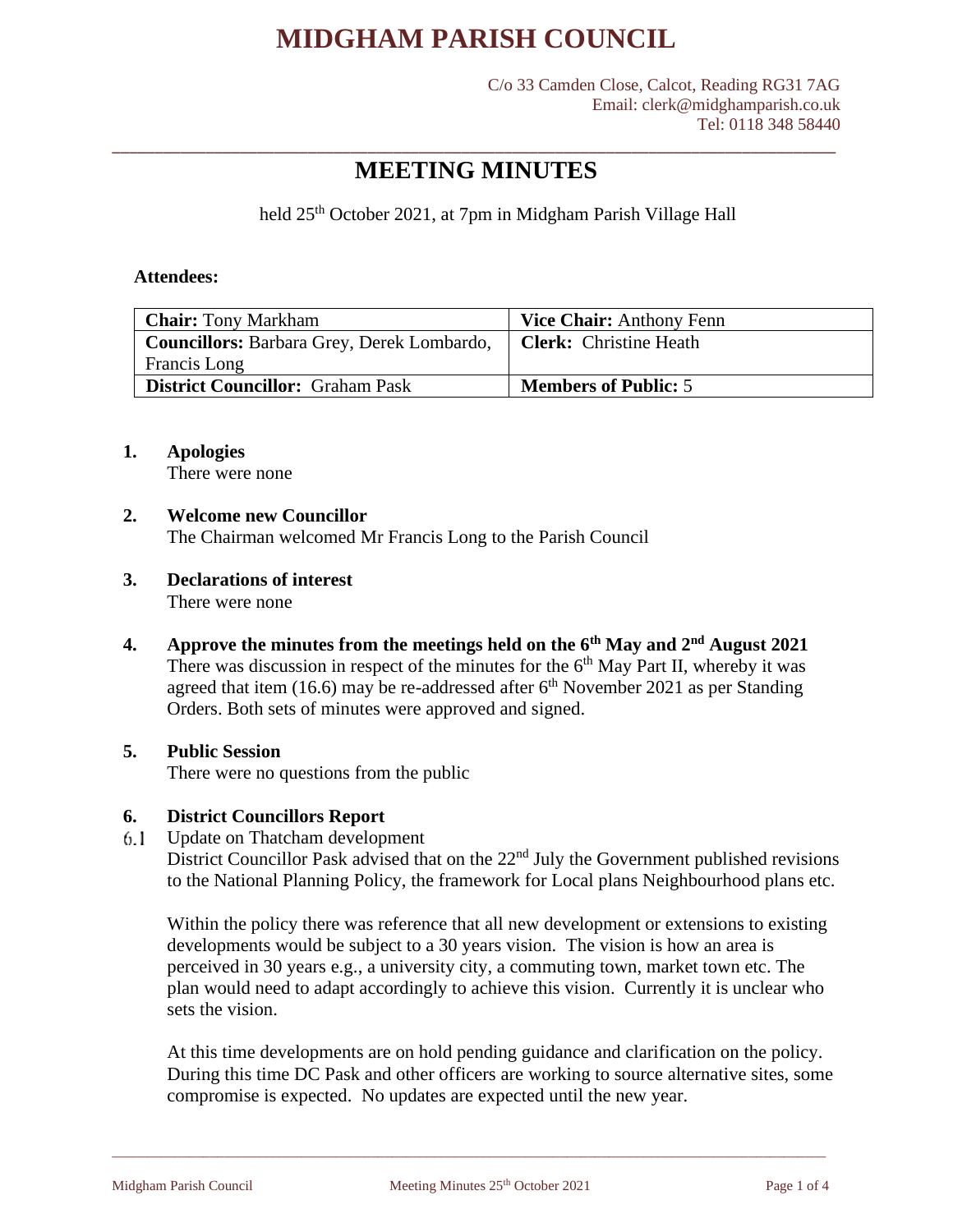\_\_\_\_\_\_\_\_\_\_\_\_\_\_\_\_\_\_\_\_\_\_\_\_\_\_\_\_\_\_\_\_\_\_\_\_\_\_\_\_\_\_\_\_\_\_\_\_\_\_\_\_\_\_\_\_\_\_\_\_\_\_\_\_\_\_\_\_\_\_\_\_\_\_\_\_\_\_\_\_\_\_\_\_\_

Pothole Birds Lane

DC Pask confirmed he had reported the pothole in Birds Lane to Thames Valley Water

**7. Correspondence**

Correspondence received was via email and forwarded to Councillors

#### **8. Clerks report**

8.1 Financial Update

|                                                       | <b>Payments</b> | <b>Receipts</b> | <b>Balance</b> |
|-------------------------------------------------------|-----------------|-----------------|----------------|
| <b>Balance as at 2nd August 2021</b><br><b>Income</b> |                 |                 | £14,146.05     |
| <b>PRECPT</b>                                         |                 | £<br>4,750.00   |                |
| Interest received Aug/Sep/Oct                         |                 | 0.36<br>£       |                |
| <b>Payments</b>                                       |                 | 4,750.36        |                |
| Salary Aug/Sep Salaries                               | 468             |                 |                |
| Village Hall Rental (6 months)                        | 90              |                 |                |
|                                                       | £558.00         | 4,750.36        |                |
| Balance as at 19 Oct 2021                             |                 |                 | £18,338.41     |
| Payments due                                          |                 |                 |                |
| Salary October                                        | £234.00         |                 |                |
| Expenses                                              | £140.80         |                 |                |
| Printer Ink                                           | £79.52          |                 |                |
|                                                       | £454.32         |                 |                |

- 8.2 Renew website and email services
	- The 3 years domain renewal is due November  $10^{th}$  for the £44.39
	- SMTP Authentication 2 years renewal 13<sup>th</sup> December £39.99
	- 10 Email addresses 2 years renewal 13<sup>th</sup> December £236.39

It **RESOLVED** to renew the above services

- Payment for use of village hall The VH usually invoice the PC in January for the coming year £180. Due to COVID the PC was unable to use the hall and have only been invoiced for 6 months, received and paid. In January 2022 the PC can expect an invoice for that year for £180.
- 8.4 Overhanging shrubs New Lane Hill will be cut back by WB during the next 5-6 weeks.

\_\_\_\_\_\_\_\_\_\_\_\_\_\_\_\_\_\_\_\_\_\_\_\_\_\_\_\_\_\_\_\_\_\_\_\_\_\_\_\_\_\_\_\_\_\_\_\_\_\_\_\_\_\_\_\_\_\_\_\_\_\_\_\_\_\_\_\_\_\_\_\_\_\_\_\_\_\_\_\_\_\_\_\_\_\_\_\_\_\_\_\_\_\_\_\_\_\_\_\_\_\_

8.5 Spam Emails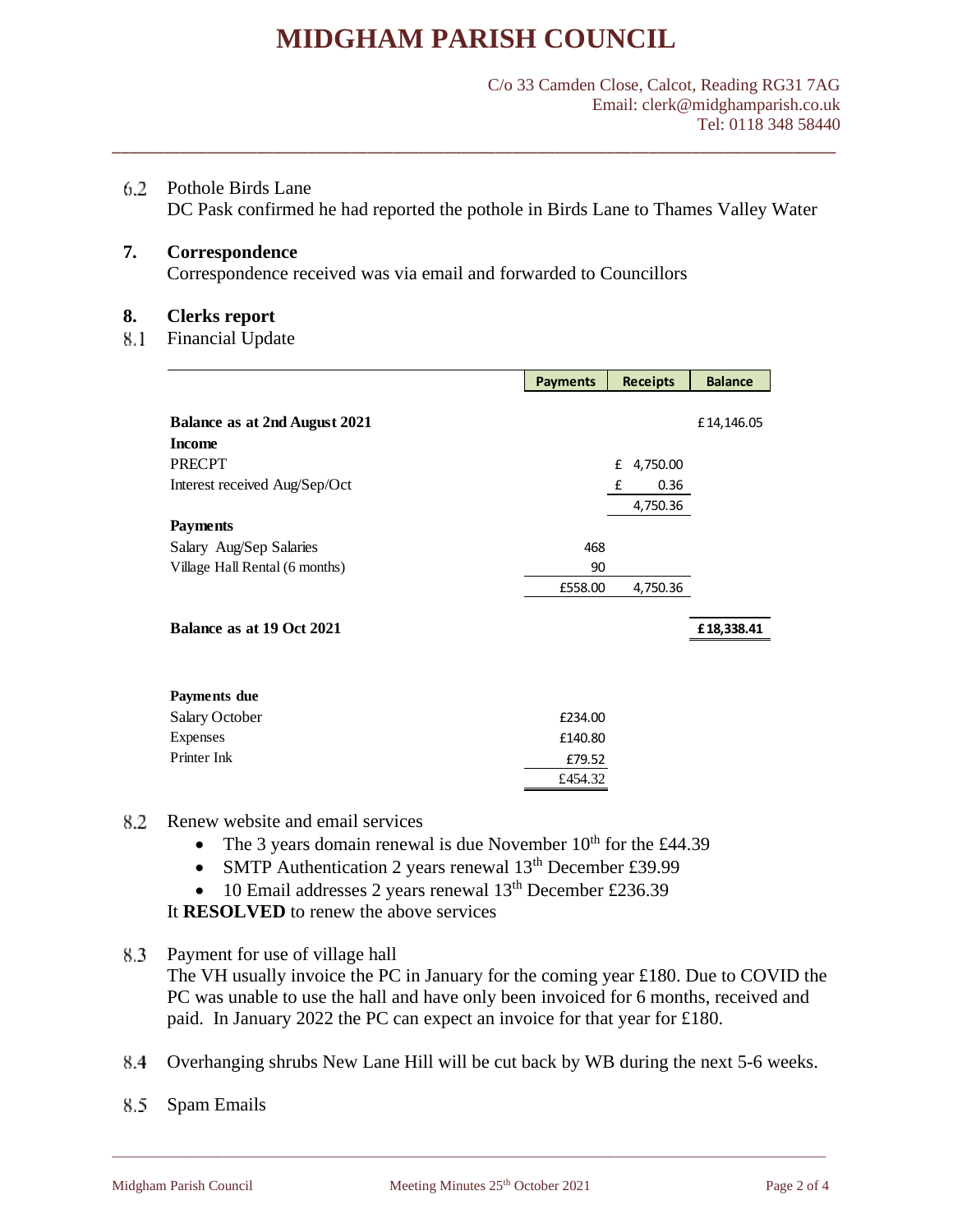\_\_\_\_\_\_\_\_\_\_\_\_\_\_\_\_\_\_\_\_\_\_\_\_\_\_\_\_\_\_\_\_\_\_\_\_\_\_\_\_\_\_\_\_\_\_\_\_\_\_\_\_\_\_\_\_\_\_\_\_\_\_\_\_\_\_\_\_\_\_\_\_\_\_\_\_\_\_\_\_\_\_\_\_\_

Emails purported to be from the Chairman asking for money have re-appeared. The Chairman has taken steps to block these. The Clerk advised how to block such emails.

## **9. Village Hall Matters**

### 9.1 Notice Boards

The VH committee reported that some of the boards required maintenance. It was agreed to review the boards.

9.2 Notices on play area fence It was **RESOLVED** that in the short term the VH could post notices on the play area fence

### **10. 2022-2023 Budget**

The budget had been reviewed prior to the meeting by Councillors, after some clarification it was **RESOLVED** to adopt the budget prepared by the Clerk for 2022-2023.

### **11. Planning matters**

### 11.1 Decisions

- **21/00875/FULMAJ** Shooters Lodge pool extension **REFUSED 25 August**
- **21/01964/CERTP –** Shooters Lodge **-** decision on the 6th October that it was permitted development
- **21/00661/FUL -** The Nurseries, Bath Road erection of two buildings to provide B2/B8 Storage and Distribution use. **GRANTED**
- **21/01489/HOUSE** Woodside Barn Garden Store and porch canopy **GRANTED**
- **21/01616/HOUSE** and 21/01617/LBC2 Hall Court Midgham Green -Construction of swimming pool and associated works **GRANTED**
- **21/01730/HOUSE**  Grange Lodge Midgham Park Construction of a new sitting room of similar size, with connecting walkway to the existing building **GRANTED**
- **21/01561/MINMAJ** (Adjacent o Midgham Parish) Kennetholme Quarry Colthrop Extraction of sand and gravel **GRANTED**
- 11.2 Awaiting decision from West Berks Planning
	- **20/03028/OUTD/MAJ** development Bath Road/New Road Hill 16 dwellings, including 6 affordable units. PC have strongly objected. DC advised it is still under consideration and is under local plan and on hold
	- **21/02130/OUTMAJ** Land Adjacent To 1 Gables Way Bath Road Colthrop Thatcham. Outline Application for commercial B2 (general industrial) and/or B8 (storage and distribution) development together with ancillary office space and associated landscaping, car parking, service yards and access. Matters to be considered: Access. PC have objected. DC advised Was under local plan so currently on hold.

\_\_\_\_\_\_\_\_\_\_\_\_\_\_\_\_\_\_\_\_\_\_\_\_\_\_\_\_\_\_\_\_\_\_\_\_\_\_\_\_\_\_\_\_\_\_\_\_\_\_\_\_\_\_\_\_\_\_\_\_\_\_\_\_\_\_\_\_\_\_\_\_\_\_\_\_\_\_\_\_\_\_\_\_\_\_\_\_\_\_\_\_\_\_\_\_\_\_\_\_\_\_